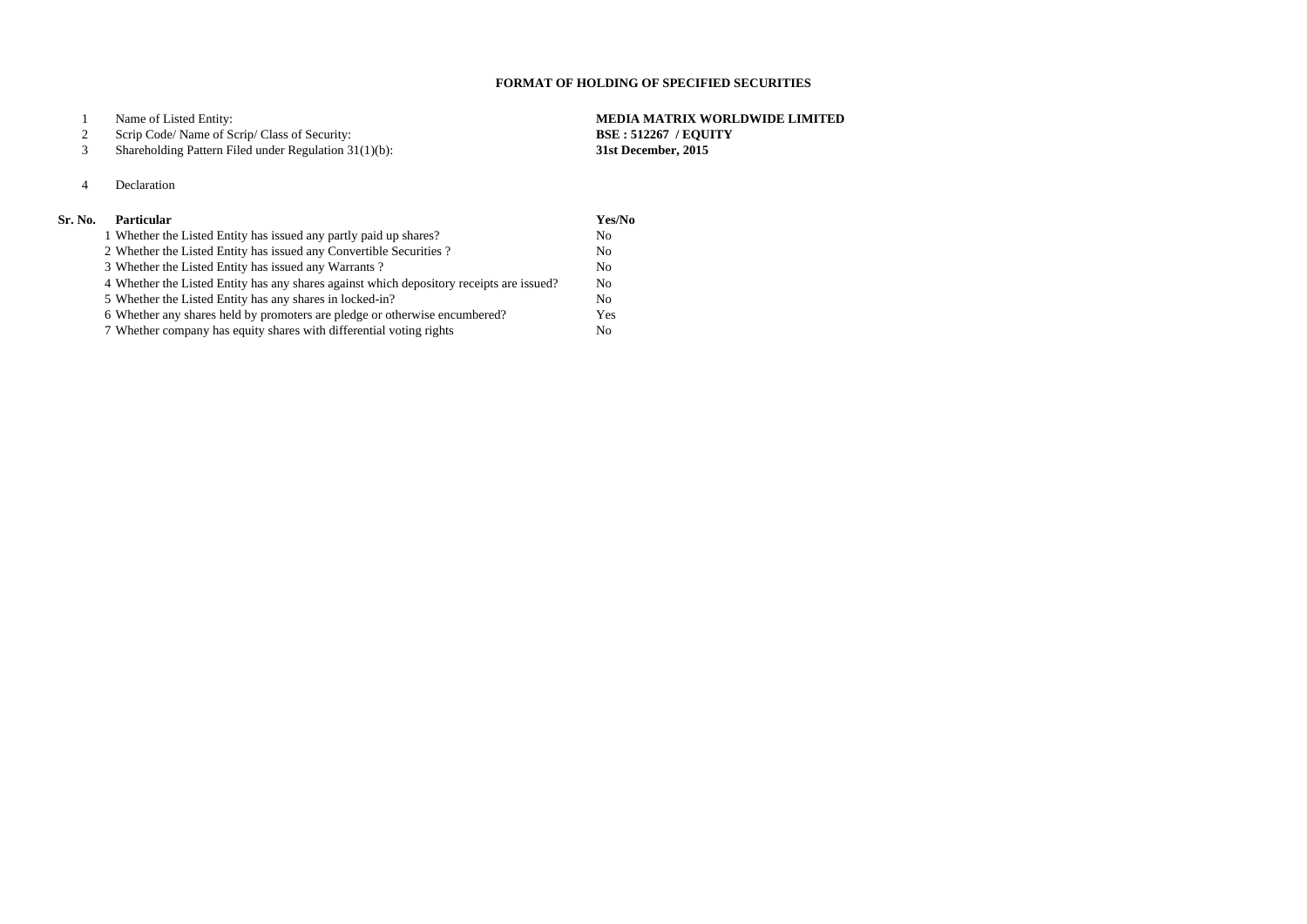**Name of the Company : Script Code : 512267 As on : 31-12-2015**

**Media Matrix Worldwide Ltd.**



|          | Table I - Summary Statement holding of specified securities |                               |                            |                                                                           |                                     |                                                                       |                                                              |               |                      |                                                                  |                                                        |                                                                                |                                        |                                       |                                                                         |                                                          |                                                                    |
|----------|-------------------------------------------------------------|-------------------------------|----------------------------|---------------------------------------------------------------------------|-------------------------------------|-----------------------------------------------------------------------|--------------------------------------------------------------|---------------|----------------------|------------------------------------------------------------------|--------------------------------------------------------|--------------------------------------------------------------------------------|----------------------------------------|---------------------------------------|-------------------------------------------------------------------------|----------------------------------------------------------|--------------------------------------------------------------------|
|          |                                                             |                               |                            |                                                                           |                                     |                                                                       |                                                              |               |                      |                                                                  |                                                        |                                                                                |                                        |                                       |                                                                         |                                                          |                                                                    |
|          | <b>Category of shareholder</b><br>(II)                      | Nos. of shareholders<br>(III) |                            |                                                                           |                                     |                                                                       | Shareholding as a % of total no                              |               |                      | Number of Voting Rights held in each class of securities<br>(IX) | No. of Shares<br>Underlying                            | <b>Shareholding</b><br>as a %<br>assuming full<br>conversion of<br>convertible | Number of Locked in<br>shares<br>(XII) |                                       | <b>Number of Shares</b><br>pledged or otherwise<br>encumbered<br>(XIII) |                                                          |                                                                    |
| Category |                                                             |                               | equity shares held<br>(IV) | No. of fully paid up   No. of Partly paid-up<br>equity shares held<br>(V) | No. of shares<br>underlying<br>(VI) | Total nos. shares held<br>Depository Receipts $(VII) = (IV)+(V)+(VI)$ | of shares (calculated as per<br><b>SCRR, 1957)</b><br>(VIII) |               | No of Voting Rights  |                                                                  | Outstanding<br>convertible<br>securities<br>(including | securities (as<br>a percentage<br>of diluted                                   |                                        | As a % of                             |                                                                         | As a % $\sigma$<br>total<br><b>Shares</b><br>held<br>(b) | Number of equity<br>shares held in<br>dematerialized form<br>(XIV) |
|          |                                                             |                               |                            |                                                                           |                                     |                                                                       | As a % of $(A+B+C2)$                                         | Class eg:X    | <b>Class</b><br>eg:Y | <b>Total</b>                                                     | Total as a<br>Warrants)<br>$%$ of<br>(X)<br>$(A+B+C)$  | share capital)<br>$(XI)=$<br>$(VII)+(X)$<br>As a % of<br>$(A+B+C2)$            | No.<br>(a)                             | total<br><b>Shares</b><br>held<br>(b) | No.<br>(a)                                                              |                                                          |                                                                    |
|          | $(A)$ Promoter & Promoter Group                             |                               | 687759918                  |                                                                           |                                     | 687759918                                                             | 60.716                                                       | 687759918 nil |                      | 687759918                                                        | 60.716 nil                                             |                                                                                |                                        |                                       | 13400000                                                                | 1.948                                                    | 687759918                                                          |
|          | (B) Public                                                  | 2902                          | 444982301                  |                                                                           |                                     | 444982301                                                             | 39.284                                                       | 444982301 nil |                      | 444982301                                                        | 39.284 nil                                             |                                                                                |                                        |                                       |                                                                         |                                                          | 444981894                                                          |
|          | (C) Non Promoter- Non Public                                |                               |                            |                                                                           |                                     |                                                                       |                                                              |               | 0 nil                |                                                                  | $0$ nil                                                |                                                                                |                                        |                                       |                                                                         |                                                          |                                                                    |
|          | $(C1)$ Shares underlying DRs                                |                               |                            |                                                                           |                                     |                                                                       |                                                              |               | 0 nil                |                                                                  | 0 nil                                                  |                                                                                |                                        |                                       |                                                                         |                                                          |                                                                    |
|          | (C2) Shares held by Employee Trusts                         |                               |                            |                                                                           |                                     |                                                                       |                                                              |               |                      |                                                                  |                                                        |                                                                                |                                        |                                       |                                                                         |                                                          |                                                                    |
|          | <b>Total</b>                                                | 2905                          | 1132742219                 |                                                                           |                                     | 1132742219                                                            | 100                                                          | 1132742219    |                      | 1132742219                                                       | 100                                                    |                                                                                |                                        |                                       | 13400000                                                                | 1.948                                                    | 1132741812                                                         |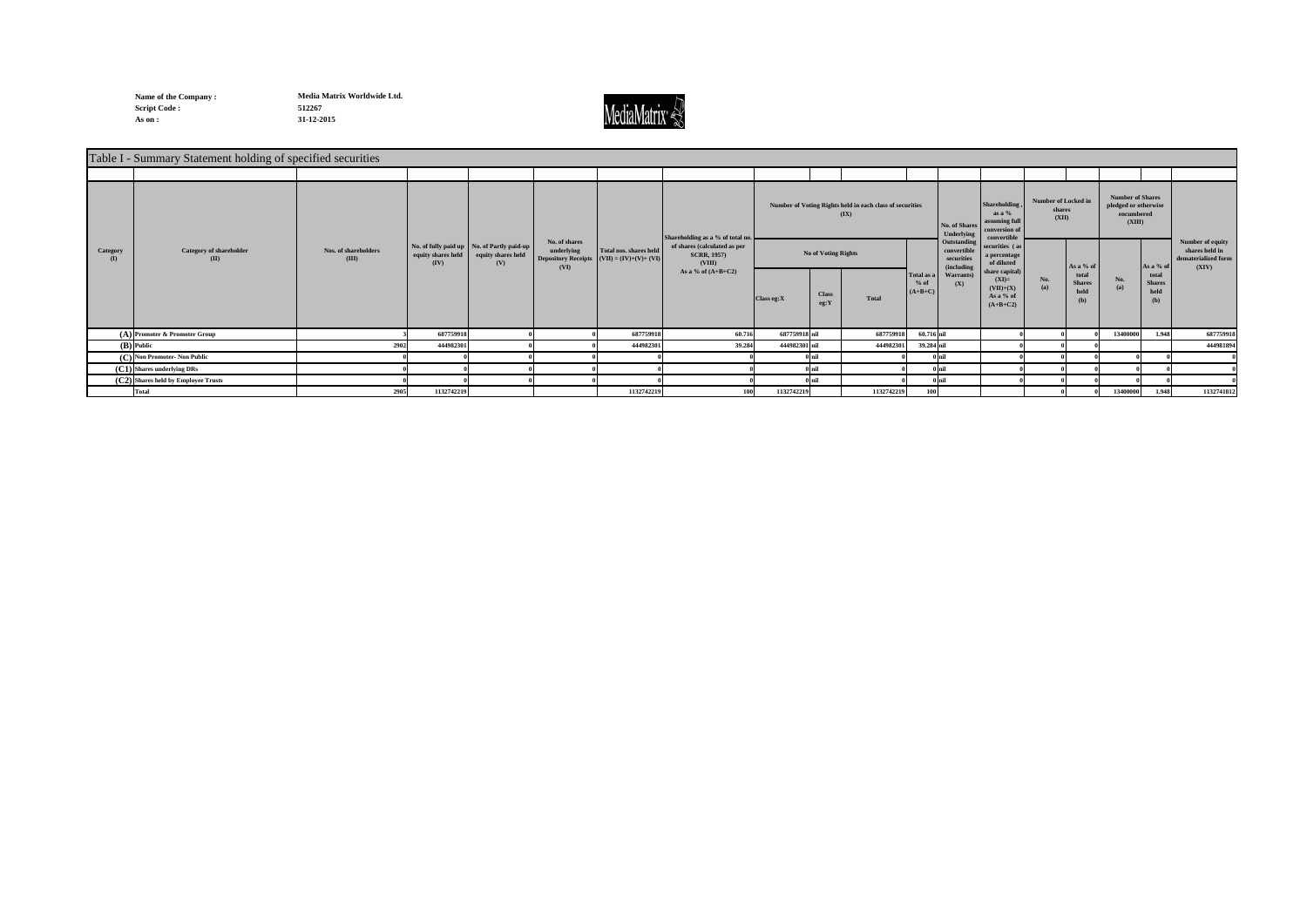### Table II - Statement showing shareholding pattern of the Promoter and Promoter Group

|                                                                           |             |                               |                                            |                                         |                                                   |                                             | Shareholdi<br>ng %                        |                           |                     | Number of Voting Rights held in each class of securities<br>$(\mathbf{IX})$ |                                           | <b>No. of Shares</b><br>Underlying               | Shareholding,<br>as a $\%$<br>assuming full<br>conversion of               | Number of Locked in Number of Shares pledged or<br>shares<br>(XII) |                                                    |            | otherwise encumbered<br>(XIII)                            |                       |
|---------------------------------------------------------------------------|-------------|-------------------------------|--------------------------------------------|-----------------------------------------|---------------------------------------------------|---------------------------------------------|-------------------------------------------|---------------------------|---------------------|-----------------------------------------------------------------------------|-------------------------------------------|--------------------------------------------------|----------------------------------------------------------------------------|--------------------------------------------------------------------|----------------------------------------------------|------------|-----------------------------------------------------------|-----------------------|
| <b>Category &amp; Name of the Shareholders</b><br>(I)                     | PAN<br>(II) | No. of<br>${\tt shareholder}$ | No. of fully paid up<br>equity shares held | Partly paid-up<br>equity shares<br>held | Nos. of shares<br>underlying<br><b>Depository</b> | Total nos. shares held<br>$(VII = IV+V+VI)$ | calculated<br>as per<br>SCRR,             |                           | No of Voting Rights |                                                                             | Outstanding<br>convertible<br>securities  | convertible<br>securities (as a<br>percentage of |                                                                            |                                                                    |                                                    |            | Number of equity<br>shares held in<br>dematerialized form |                       |
|                                                                           |             | (III)                         | (IV)                                       | (V)                                     | Receipts<br>(VI)                                  |                                             | 1957<br>As a % of<br>$(A+B+C2)$<br>(VIII) | Class X                   | ClassY              | Total                                                                       | Total as a %<br>of Total<br>Voting rights | (including<br>Warrants)<br>(X)                   | diluted share<br>capital)<br>$(XI) =$<br>$(VII)+(X)$ as a<br>$%$ of A+B+C2 | No.<br>(a)                                                         | As a % of<br>total<br><b>Shares</b><br>held<br>(b) | No.<br>(a) | As a % of<br>total shares<br>held<br>(b)                  | (XIV)                 |
| 1 Indian                                                                  |             |                               |                                            |                                         |                                                   |                                             |                                           |                           |                     |                                                                             |                                           |                                                  |                                                                            |                                                                    |                                                    |            |                                                           |                       |
| $(a)$ Individuals/Hindu undivided Family                                  |             |                               |                                            |                                         |                                                   |                                             |                                           |                           |                     |                                                                             |                                           |                                                  |                                                                            |                                                                    |                                                    |            |                                                           |                       |
| <b>MAHENDRA NAHATA</b>                                                    | AAOPN6698M  |                               | 2326166                                    |                                         |                                                   | 2326166                                     | 0.21                                      | 2326166 nil               |                     | 2326166                                                                     | $0.21$ nil                                |                                                  |                                                                            |                                                                    |                                                    |            |                                                           | 2326166               |
|                                                                           |             |                               |                                            |                                         |                                                   |                                             |                                           |                           |                     |                                                                             |                                           |                                                  |                                                                            |                                                                    |                                                    |            |                                                           |                       |
| (b) Central Government/ State Government(s)                               |             |                               |                                            |                                         |                                                   |                                             |                                           |                           |                     |                                                                             |                                           |                                                  |                                                                            |                                                                    |                                                    |            |                                                           |                       |
|                                                                           |             |                               |                                            |                                         |                                                   |                                             |                                           |                           |                     |                                                                             |                                           |                                                  |                                                                            |                                                                    |                                                    |            |                                                           |                       |
|                                                                           |             |                               |                                            |                                         |                                                   |                                             |                                           |                           |                     |                                                                             |                                           |                                                  |                                                                            |                                                                    |                                                    |            |                                                           |                       |
| (c) Financial Institutions/ Banks                                         |             |                               |                                            |                                         |                                                   |                                             |                                           |                           |                     |                                                                             |                                           |                                                  |                                                                            |                                                                    |                                                    |            |                                                           |                       |
|                                                                           |             |                               |                                            |                                         |                                                   |                                             |                                           |                           |                     |                                                                             |                                           |                                                  |                                                                            |                                                                    |                                                    |            |                                                           |                       |
|                                                                           |             |                               |                                            |                                         |                                                   |                                             |                                           |                           |                     |                                                                             |                                           |                                                  |                                                                            |                                                                    |                                                    |            |                                                           |                       |
| $(d)$ Any Other (specify)                                                 |             |                               |                                            |                                         |                                                   |                                             |                                           |                           |                     |                                                                             |                                           |                                                  |                                                                            |                                                                    |                                                    |            |                                                           |                       |
|                                                                           |             |                               |                                            |                                         |                                                   |                                             |                                           |                           |                     |                                                                             |                                           |                                                  |                                                                            |                                                                    |                                                    |            |                                                           |                       |
| <b>Bodies Corporate</b><br>DIGIVISION WIRELESS PRIVATE LIMITED            |             |                               |                                            |                                         |                                                   |                                             |                                           |                           |                     |                                                                             |                                           |                                                  |                                                                            |                                                                    |                                                    |            |                                                           |                       |
| MN VENTURES PRIVATE LIMITED                                               | AACCD7696J  |                               | 40794146<br>644639606                      |                                         |                                                   | 40794146<br>644639606                       | 56.91                                     | 40794146 nil<br>644639606 | nil                 | 40794146<br>644639606                                                       | 3.601 nil<br>56.91 nil                    |                                                  |                                                                            |                                                                    |                                                    | 13400000   | 32.85                                                     | 40794146<br>644639606 |
|                                                                           | AACCI2827E  |                               |                                            |                                         |                                                   |                                             |                                           |                           |                     |                                                                             |                                           |                                                  |                                                                            |                                                                    |                                                    |            |                                                           |                       |
|                                                                           |             |                               |                                            |                                         |                                                   |                                             |                                           |                           |                     |                                                                             |                                           |                                                  |                                                                            |                                                                    |                                                    |            |                                                           |                       |
| Sub-Total- $(A)$ $(1)$                                                    |             |                               | 687759918                                  |                                         |                                                   | 687759918                                   | 60.72                                     | 687759918 nil             |                     | 687759918                                                                   | 60.72 nil                                 |                                                  |                                                                            |                                                                    |                                                    | 13400000   | 1.95                                                      | 687759918             |
| 2 Foreign                                                                 |             |                               |                                            |                                         |                                                   |                                             |                                           |                           |                     |                                                                             |                                           |                                                  |                                                                            |                                                                    |                                                    |            |                                                           |                       |
| (a) Indivi/Non-Resi Foreign Indivi                                        |             |                               |                                            |                                         |                                                   |                                             |                                           |                           |                     |                                                                             |                                           |                                                  |                                                                            |                                                                    |                                                    |            |                                                           |                       |
|                                                                           |             |                               |                                            |                                         |                                                   |                                             |                                           |                           |                     |                                                                             |                                           |                                                  |                                                                            |                                                                    |                                                    |            |                                                           |                       |
|                                                                           |             |                               |                                            |                                         |                                                   |                                             |                                           |                           |                     |                                                                             |                                           |                                                  |                                                                            |                                                                    |                                                    |            |                                                           |                       |
| (b) Government                                                            |             |                               |                                            |                                         |                                                   |                                             |                                           |                           |                     |                                                                             |                                           |                                                  |                                                                            |                                                                    |                                                    |            |                                                           |                       |
|                                                                           |             |                               |                                            |                                         |                                                   |                                             |                                           |                           |                     |                                                                             |                                           |                                                  |                                                                            |                                                                    |                                                    |            |                                                           |                       |
|                                                                           |             |                               |                                            |                                         |                                                   |                                             |                                           |                           |                     |                                                                             |                                           |                                                  |                                                                            |                                                                    |                                                    |            |                                                           |                       |
| (c) Institutions                                                          |             |                               |                                            |                                         |                                                   |                                             |                                           |                           |                     |                                                                             |                                           |                                                  |                                                                            |                                                                    |                                                    |            |                                                           |                       |
|                                                                           |             |                               |                                            |                                         |                                                   |                                             |                                           |                           |                     |                                                                             |                                           |                                                  |                                                                            |                                                                    |                                                    |            |                                                           |                       |
|                                                                           |             |                               |                                            |                                         |                                                   |                                             |                                           |                           |                     |                                                                             |                                           |                                                  |                                                                            |                                                                    |                                                    |            |                                                           |                       |
| $(d)$ Foreign Portfolio Investor                                          |             |                               |                                            |                                         |                                                   |                                             |                                           |                           | ſ                   |                                                                             |                                           |                                                  |                                                                            |                                                                    |                                                    |            |                                                           |                       |
|                                                                           |             |                               |                                            |                                         |                                                   |                                             |                                           |                           |                     |                                                                             |                                           |                                                  |                                                                            |                                                                    |                                                    |            |                                                           |                       |
|                                                                           |             |                               |                                            |                                         |                                                   |                                             |                                           |                           |                     |                                                                             |                                           |                                                  |                                                                            |                                                                    |                                                    |            |                                                           |                       |
| (e) Any Other (specify)                                                   |             |                               |                                            |                                         |                                                   |                                             |                                           |                           |                     |                                                                             |                                           |                                                  |                                                                            |                                                                    |                                                    |            |                                                           |                       |
|                                                                           |             |                               |                                            |                                         |                                                   |                                             |                                           |                           |                     |                                                                             |                                           |                                                  |                                                                            |                                                                    |                                                    |            |                                                           |                       |
|                                                                           |             |                               |                                            |                                         |                                                   |                                             |                                           |                           |                     |                                                                             |                                           |                                                  |                                                                            |                                                                    |                                                    |            |                                                           |                       |
| Total Shareholding of Promoter and Promoter Group (A)=<br>$(A)(1)+(A)(2)$ |             |                               | 687759918                                  |                                         |                                                   | 687759918                                   | 60.72                                     | 687759918 nil             |                     | 687759918                                                                   | 60.72 nil                                 |                                                  |                                                                            |                                                                    |                                                    | 13400000   | 1.95                                                      | 687759918             |

Details of Shares which remain unclaimed may be given hear along with details such as number of shareholders, outstanding shares held in demat/unclaimed suspense account, voting rights which are frozen etc. : **NIL**

Note: (1) PAN would not be displayed on website of Stock Exchange(s).

(2) The term Encumbrance has the same meaning as assigned under regulation 28

(3) of SEBI (Substantial Acquisition of Shares and Takeovers) Regulations, 2011.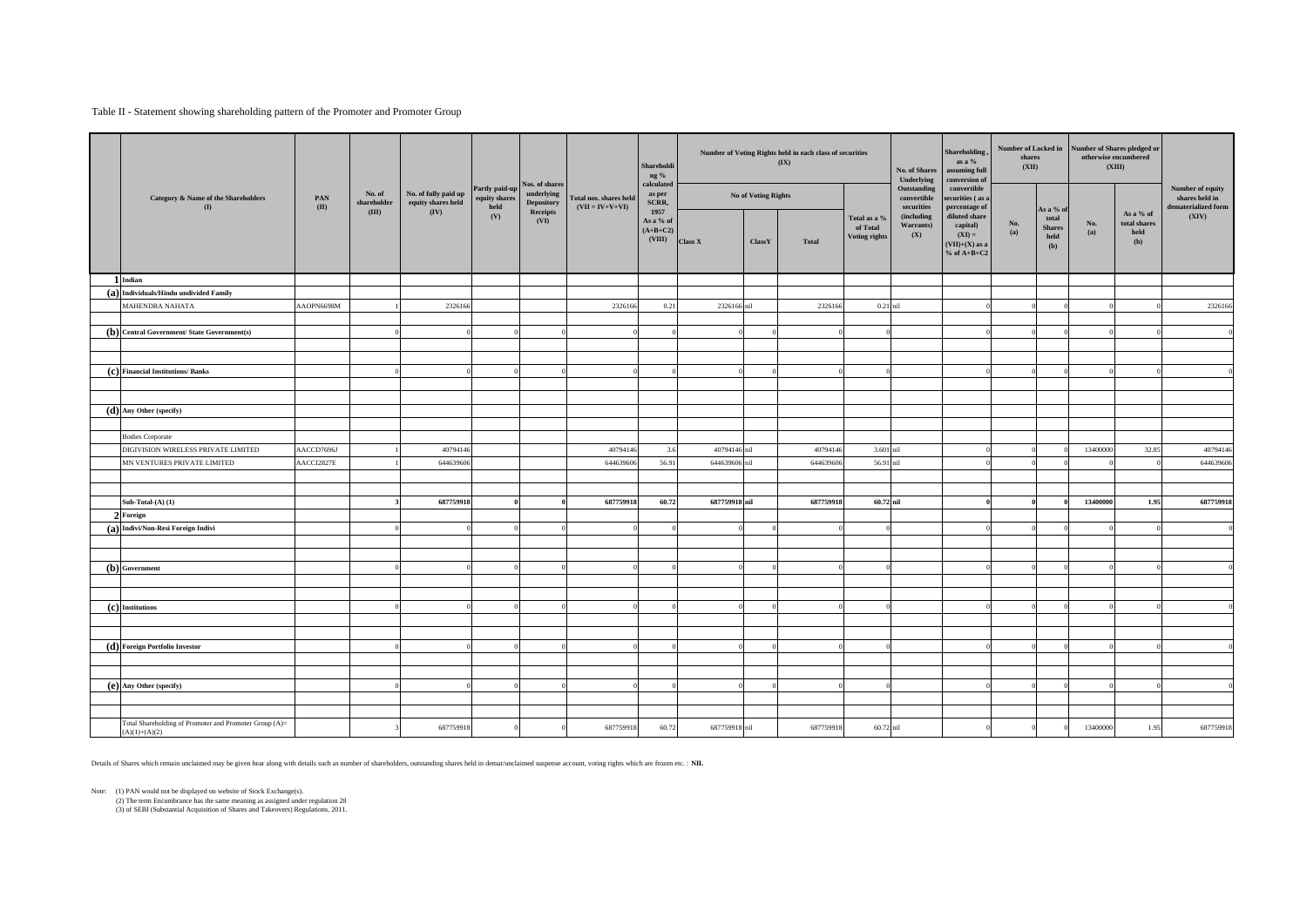### Table III - Statement showing shareholding pattern of the Public shareholder

|                                                                                |             |                                |                                                    |                                   |                                              |                                             |                                                                  | Number of Voting Rights held in each class of securities<br>(IX) |                     |              |                                           |                                                             | Shareholding<br>, as a $%$                                                                                           | Number of Locked in<br>shares<br>(XII) |                                                    | Number of Shares pledged or<br>otherwise encumbered<br>(XIII) |                                       |                                                |
|--------------------------------------------------------------------------------|-------------|--------------------------------|----------------------------------------------------|-----------------------------------|----------------------------------------------|---------------------------------------------|------------------------------------------------------------------|------------------------------------------------------------------|---------------------|--------------|-------------------------------------------|-------------------------------------------------------------|----------------------------------------------------------------------------------------------------------------------|----------------------------------------|----------------------------------------------------|---------------------------------------------------------------|---------------------------------------|------------------------------------------------|
|                                                                                |             |                                |                                                    | Partly paid-up                    | Nos. of shares                               |                                             | <b>Shareholding</b><br>% calculated                              |                                                                  | No of Voting Rights |              |                                           | No. of Shares<br>Underlying<br>Outstanding                  | assuming full<br>conversion of<br>convertible                                                                        |                                        |                                                    |                                                               |                                       | Number of equity                               |
| Category & Name of the Shareholders<br>$\mathbf{I}$                            | PAN<br>(II) | No. of<br>shareholder<br>(III) | No. of fully paid up<br>equity shares held<br>(IV) | $\,$ equity shares<br>held<br>(V) | underlying<br>Depository<br>Receipts<br>(VI) | Total nos. shares held<br>$(VII = IV+V+VI)$ | as per<br><b>SCRR, 1957</b><br>As a % of<br>$(A+B+C2)$<br>(VIII) | Class X                                                          | ClassY              | <b>Total</b> | Total as a %<br>of Total<br>Voting rights | convertible<br>securities<br>(including<br>Warrants)<br>(X) | securities (as<br>a percentage<br>of diluted<br>share capital)<br>$(XI) =$<br>$(VII)+(X)$ as a<br>$%$ of<br>$A+B+C2$ | No.<br>(a)                             | As a % of<br>total<br><b>Shares</b><br>held<br>(b) | No.<br>(a)                                                    | As a % of total<br>shares held<br>(b) | shares held in<br>dematerialized form<br>(XIV) |
| 1 Institutions                                                                 |             |                                |                                                    |                                   |                                              |                                             |                                                                  |                                                                  |                     |              |                                           |                                                             |                                                                                                                      |                                        |                                                    |                                                               |                                       |                                                |
| (a) Mutual Funds/                                                              |             |                                |                                                    |                                   |                                              |                                             |                                                                  |                                                                  |                     |              |                                           |                                                             |                                                                                                                      |                                        |                                                    |                                                               |                                       | $\overline{0}$                                 |
|                                                                                |             |                                |                                                    |                                   |                                              |                                             |                                                                  |                                                                  |                     |              |                                           |                                                             |                                                                                                                      |                                        |                                                    |                                                               |                                       |                                                |
| (b) Venture Capital Funds                                                      |             |                                | 75000                                              |                                   |                                              | 75000                                       | 0.01                                                             | 75000 nil                                                        |                     | 75000        | $0.01$ nil                                |                                                             |                                                                                                                      |                                        |                                                    |                                                               |                                       | 75000                                          |
|                                                                                |             |                                |                                                    |                                   |                                              |                                             |                                                                  |                                                                  |                     |              |                                           |                                                             |                                                                                                                      |                                        |                                                    |                                                               |                                       |                                                |
|                                                                                |             |                                |                                                    |                                   |                                              |                                             |                                                                  |                                                                  |                     |              |                                           |                                                             |                                                                                                                      |                                        |                                                    |                                                               |                                       |                                                |
| (c) Alternate Investment Funds                                                 |             |                                |                                                    |                                   |                                              |                                             |                                                                  | $\Omega$                                                         |                     |              |                                           |                                                             |                                                                                                                      | $\Omega$                               |                                                    |                                                               |                                       | $\overline{0}$                                 |
|                                                                                |             |                                |                                                    |                                   |                                              |                                             |                                                                  |                                                                  |                     |              |                                           |                                                             |                                                                                                                      |                                        |                                                    |                                                               |                                       |                                                |
| (d) Foreign Venture Capital Investors                                          |             |                                |                                                    |                                   |                                              |                                             |                                                                  |                                                                  |                     |              |                                           |                                                             |                                                                                                                      |                                        |                                                    |                                                               |                                       | $\overline{0}$                                 |
|                                                                                |             |                                |                                                    |                                   |                                              |                                             |                                                                  |                                                                  |                     |              |                                           |                                                             |                                                                                                                      |                                        |                                                    |                                                               |                                       |                                                |
|                                                                                |             |                                |                                                    |                                   |                                              |                                             |                                                                  |                                                                  |                     |              |                                           |                                                             |                                                                                                                      |                                        |                                                    |                                                               |                                       |                                                |
| (e) Foreign Portfolio Investors                                                |             |                                |                                                    |                                   |                                              |                                             |                                                                  |                                                                  |                     |              |                                           |                                                             |                                                                                                                      |                                        |                                                    |                                                               |                                       | $\overline{0}$                                 |
|                                                                                |             |                                |                                                    |                                   |                                              |                                             |                                                                  |                                                                  |                     |              |                                           |                                                             |                                                                                                                      |                                        |                                                    |                                                               |                                       |                                                |
| (f) Financial Institutions/ Banks                                              |             |                                |                                                    |                                   |                                              |                                             |                                                                  | $\Omega$                                                         |                     |              |                                           |                                                             |                                                                                                                      |                                        |                                                    |                                                               |                                       | $\overline{0}$                                 |
|                                                                                |             |                                |                                                    |                                   |                                              |                                             |                                                                  |                                                                  |                     |              |                                           |                                                             |                                                                                                                      |                                        |                                                    |                                                               |                                       |                                                |
|                                                                                |             |                                |                                                    |                                   |                                              |                                             |                                                                  |                                                                  |                     |              |                                           |                                                             |                                                                                                                      |                                        |                                                    |                                                               |                                       |                                                |
| (g) Insurance Companies                                                        |             |                                |                                                    |                                   |                                              |                                             |                                                                  | $\Omega$                                                         |                     |              |                                           |                                                             |                                                                                                                      | $\Omega$                               |                                                    |                                                               |                                       | $\overline{0}$                                 |
|                                                                                |             |                                |                                                    |                                   |                                              |                                             |                                                                  |                                                                  |                     |              |                                           |                                                             |                                                                                                                      |                                        |                                                    |                                                               |                                       |                                                |
| (h) Provident Funds/ Pension Funds                                             |             |                                |                                                    |                                   |                                              |                                             |                                                                  |                                                                  |                     |              |                                           |                                                             |                                                                                                                      |                                        |                                                    |                                                               |                                       | $\overline{\mathbf{0}}$                        |
|                                                                                |             |                                |                                                    |                                   |                                              |                                             |                                                                  |                                                                  |                     |              |                                           |                                                             |                                                                                                                      |                                        |                                                    |                                                               |                                       |                                                |
|                                                                                |             |                                |                                                    |                                   |                                              |                                             |                                                                  |                                                                  |                     |              |                                           |                                                             |                                                                                                                      |                                        |                                                    |                                                               |                                       |                                                |
| (i) Any Other (specify)                                                        |             |                                |                                                    |                                   |                                              |                                             |                                                                  | $\Omega$                                                         |                     |              |                                           |                                                             |                                                                                                                      | $\overline{0}$                         |                                                    |                                                               |                                       | $\overline{0}$                                 |
|                                                                                |             |                                |                                                    |                                   |                                              |                                             |                                                                  |                                                                  |                     |              |                                           |                                                             |                                                                                                                      |                                        |                                                    |                                                               |                                       |                                                |
| Sub-Total- $(B)$ $(1)$                                                         |             |                                | 75000                                              |                                   |                                              | 75000                                       | 0.01                                                             | 75000 nil                                                        |                     | 75000        | $0.01$ nil                                |                                                             |                                                                                                                      |                                        |                                                    |                                                               |                                       | 75000                                          |
| Central Government/State Government(s)/ President of                           |             |                                |                                                    |                                   |                                              |                                             |                                                                  |                                                                  |                     |              |                                           |                                                             |                                                                                                                      |                                        |                                                    |                                                               |                                       | $\overline{0}$                                 |
| a India                                                                        |             |                                |                                                    |                                   |                                              |                                             |                                                                  |                                                                  |                     |              |                                           |                                                             |                                                                                                                      |                                        |                                                    |                                                               |                                       |                                                |
| Sub-Total- $(B)(2)$                                                            |             |                                |                                                    |                                   |                                              |                                             |                                                                  |                                                                  | $0$ nil             |              |                                           | $0$ nil                                                     |                                                                                                                      |                                        |                                                    |                                                               |                                       | $\overline{\mathbf{0}}$                        |
|                                                                                |             |                                |                                                    |                                   |                                              |                                             |                                                                  |                                                                  |                     |              |                                           |                                                             |                                                                                                                      |                                        |                                                    |                                                               |                                       |                                                |
| 3 NON-Institutions                                                             |             |                                |                                                    |                                   |                                              |                                             |                                                                  |                                                                  |                     |              |                                           |                                                             |                                                                                                                      |                                        |                                                    |                                                               |                                       |                                                |
| $(a)$ Individuals -                                                            |             |                                |                                                    |                                   |                                              |                                             |                                                                  |                                                                  |                     |              |                                           |                                                             |                                                                                                                      |                                        |                                                    |                                                               |                                       |                                                |
| i. Individual shareholders holding nominal share capital up to<br>Rs. 2 lakhs. |             | 2673                           | 13326103                                           |                                   |                                              | 13326103                                    | 1.18                                                             | 13326103 nil                                                     |                     | 13326103     | $1.18$ nil                                |                                                             |                                                                                                                      |                                        |                                                    |                                                               |                                       | 13325696                                       |
|                                                                                |             |                                |                                                    |                                   |                                              |                                             |                                                                  |                                                                  |                     |              |                                           |                                                             |                                                                                                                      |                                        |                                                    |                                                               |                                       |                                                |
| ii. Individual shareholders holding nominal share capital                      |             |                                |                                                    |                                   |                                              |                                             |                                                                  |                                                                  |                     |              |                                           |                                                             |                                                                                                                      |                                        |                                                    |                                                               |                                       |                                                |
| in excess of Rs. 2 lakhs.                                                      |             | $\overline{4}$                 | 102882332                                          |                                   |                                              | 102882332                                   | 9.08                                                             | 102882332 nil                                                    |                     | 102882332    | 9.08 nil                                  |                                                             |                                                                                                                      |                                        |                                                    |                                                               |                                       | 102882332                                      |
| $(b)$ NBFCs registered with RBI                                                |             |                                |                                                    |                                   |                                              |                                             |                                                                  |                                                                  |                     |              |                                           |                                                             |                                                                                                                      |                                        |                                                    |                                                               |                                       | $\overline{0}$                                 |
|                                                                                |             |                                |                                                    |                                   |                                              |                                             |                                                                  |                                                                  |                     |              |                                           |                                                             |                                                                                                                      |                                        |                                                    |                                                               |                                       |                                                |
|                                                                                |             |                                |                                                    |                                   |                                              |                                             |                                                                  |                                                                  |                     |              |                                           |                                                             |                                                                                                                      |                                        |                                                    |                                                               |                                       |                                                |
| (c) Employee Trusts                                                            |             |                                |                                                    |                                   |                                              |                                             |                                                                  |                                                                  |                     |              |                                           |                                                             |                                                                                                                      |                                        |                                                    |                                                               |                                       | $\overline{0}$                                 |
|                                                                                |             |                                |                                                    |                                   |                                              |                                             |                                                                  |                                                                  |                     |              |                                           |                                                             |                                                                                                                      |                                        |                                                    |                                                               |                                       |                                                |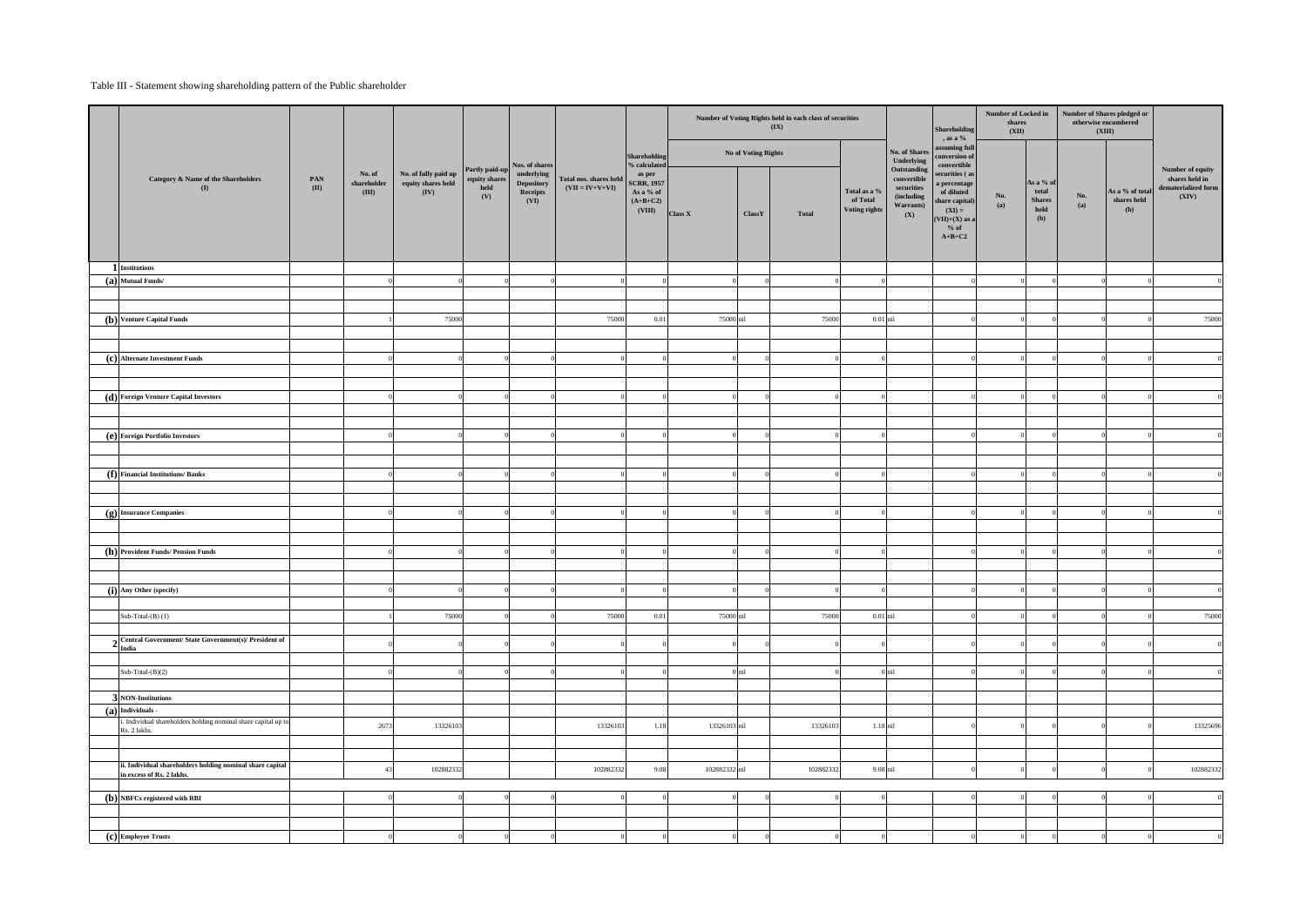| $\mathbf{d}(\mathbf{d})$ Overseas Depositories holding DRs) (balancing figure) |            |      |           |  |           |       |               |           |            |  |  |           |
|--------------------------------------------------------------------------------|------------|------|-----------|--|-----------|-------|---------------|-----------|------------|--|--|-----------|
|                                                                                |            |      |           |  |           |       |               |           |            |  |  |           |
|                                                                                |            |      |           |  |           |       |               |           |            |  |  |           |
| (e) Any Other (specify)                                                        |            |      |           |  |           |       |               |           |            |  |  |           |
|                                                                                |            |      |           |  |           |       |               |           |            |  |  |           |
| <b>Bodies Corporate</b>                                                        |            | 140  | 320180779 |  | 320180779 | 28.27 | 320180779 nil | 320180779 | 28.27 nil  |  |  | 320180779 |
| V AND A VENTURE LLP                                                            | AADCV9379B |      | 263568184 |  | 263568184 | 23.27 | 263568184 nil | 263568184 | 23.27 nil  |  |  | 263568184 |
|                                                                                |            |      |           |  |           |       |               |           |            |  |  |           |
| <b>Clearing Member</b>                                                         |            |      | 8137725   |  | 8137725   | 0.72  | 8137725 nil   | 8137725   | $0.72$ nil |  |  | 8137725   |
|                                                                                |            |      |           |  |           |       |               |           |            |  |  |           |
| <b>Non-Resident</b>                                                            |            |      | 380362    |  | 380362    | 0.03  | 380362 nil    | 380362    | $0.03$ nil |  |  | 380362    |
|                                                                                |            |      |           |  |           |       |               |           |            |  |  |           |
|                                                                                |            |      |           |  |           |       |               |           |            |  |  |           |
|                                                                                |            |      |           |  |           |       |               |           |            |  |  |           |
| Sub-Total- $(B)$ (3)                                                           |            | 2901 | 444907301 |  | 444907301 | 39.28 | 444907301 nil | 444907301 | 39.28 nil  |  |  | 444906894 |
|                                                                                |            |      |           |  |           |       |               |           |            |  |  |           |
|                                                                                |            |      |           |  |           |       |               |           |            |  |  |           |
|                                                                                |            |      |           |  |           |       |               |           |            |  |  |           |
| Total Public Shareholding (B)= $(B)(1)+(B)(2)+(B)(3)$                          |            | 2902 | 444982301 |  | 444982301 | 39.28 | 444982301 nil | 444982301 | 39.28 nil  |  |  | 444981894 |

Note: (1) PAN would not be displayed on website of Stock Exchange(s).

(2) The above format needs to be disclosed along with the name of following persons: Institutions/Non Institutions holding more than 1% of total number of shares.

(3) W.r.t. the information pertaining to Depository Receipts, the same may be disclosed in the respective columns to the extent information available and the balance to be disclosed as held by custodian,

Details of the shareholders acting as persons in Concert including their Shareholding (No. and %): **NIL**

Details of Shares which remain unclaimed may be given hear along with details such as number of shareholders, outstanding shares held in demat/unclaimed suspense account, voting rights which are frozen etc. NIL